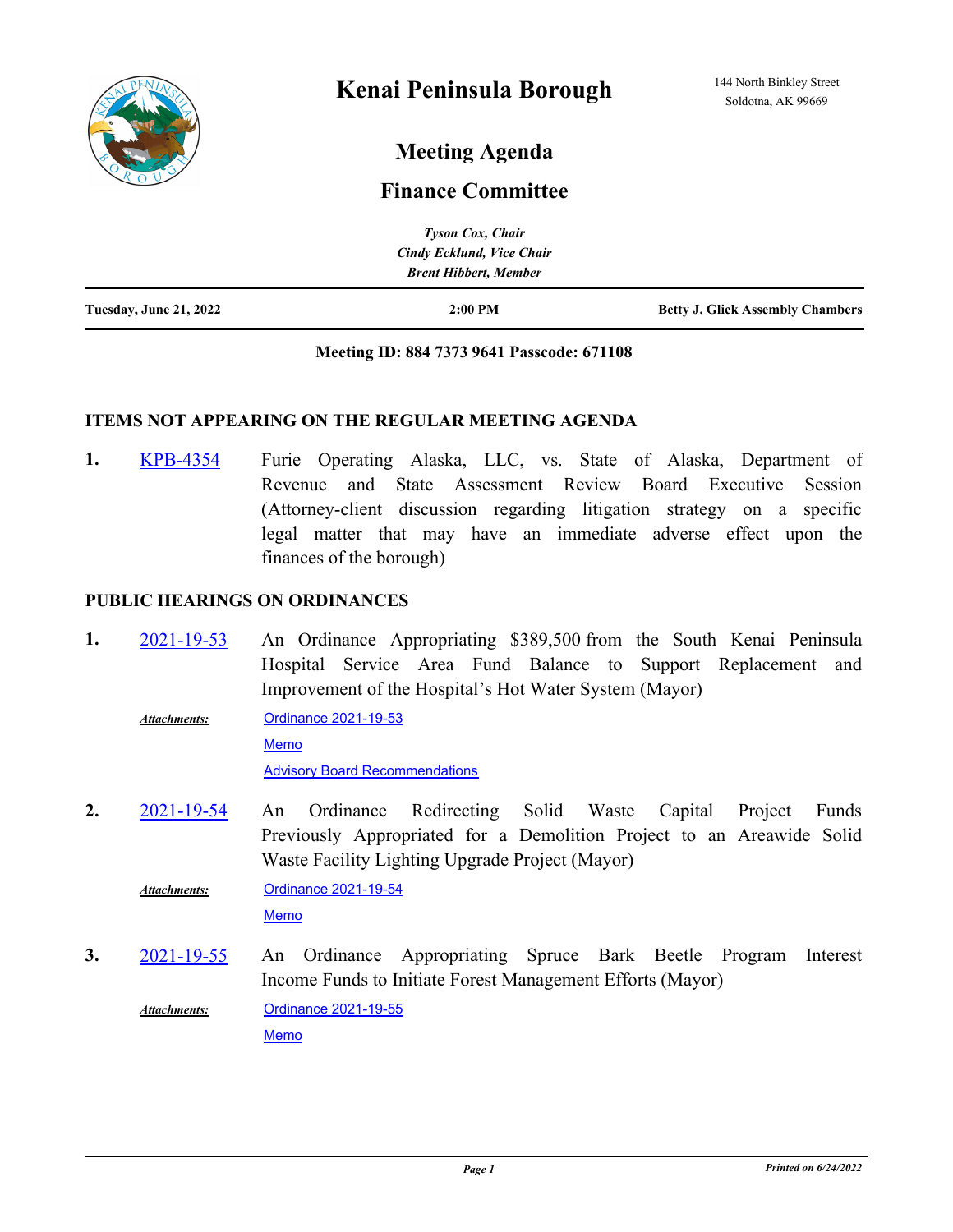An Ordinance Approving and Appropriating Grant Funds Totaling \$22,968.23 from the Alaska Department of Natural Resource for the Volunteer Fire Assistance Program on Behalf of Bear Creek Fire Service Area, Central Emergency Service Area, Kachemak Emergency Service Area, Nikiski Emergency Service Area, and Western Emergency Service Area (Mayor) **4.** [2021-19-56](http://kpb.legistar.com/gateway.aspx?m=l&id=/matter.aspx?key=25765)

[Ordinance 2021-19-56](http://kpb.legistar.com/gateway.aspx?M=F&ID=c0fc86b5-fe9f-40e2-b87b-1b385b3dc17e.pdf) [Memo](http://kpb.legistar.com/gateway.aspx?M=F&ID=ba61431d-e05e-41ba-a2ad-f551c57315a1.pdf) *Attachments:*

An Ordinance Appropriating \$700,000 to Fund the Emergency Siren Warning System Update Project (Mayor) **5.** [2021-19-57](http://kpb.legistar.com/gateway.aspx?m=l&id=/matter.aspx?key=25767)

[Ordinance 2021-19-57](http://kpb.legistar.com/gateway.aspx?M=F&ID=6e2960b7-b17c-454c-83c0-aca68b08112d.pdf) *Attachments:*

[Memo](http://kpb.legistar.com/gateway.aspx?M=F&ID=bf1f9d64-757b-4737-8ede-cfd4e85ef0bf.pdf)

An Ordinance Providing for the Submission to the Qualified Voters of the Kenai Peninsula Borough the Question of the Issuance of Not-To-Exceed Sixty-Five Million Five Hundred Fifty Thousand Dollars (\$65,550,000) of General Obligation Bonds of the Kenai Peninsula Borough to Pay the Costs of Educational Capital Improvements in the Borough on October 4, 2022 (Mayor) **6.** [2022-20](http://kpb.legistar.com/gateway.aspx?m=l&id=/matter.aspx?key=25782)

> [Clerk's Note: A Presentation will be given at Finance Committee from John Hedges, Purchasing and Contracting Director (20 minutes)]

[Ordinance 2022-20](http://kpb.legistar.com/gateway.aspx?M=F&ID=a3381927-8ead-4672-97e9-acf0dc30279a.pdf) *Attachments:*

> [Amendment Memo](http://kpb.legistar.com/gateway.aspx?M=F&ID=44e1ed8a-862a-4c10-90f1-4cceffe1d336.pdf) [Memo](http://kpb.legistar.com/gateway.aspx?M=F&ID=d9448bba-741e-4c0d-8acf-7c2eb219c2e0.pdf) **[Presentation](http://kpb.legistar.com/gateway.aspx?M=F&ID=11f8aef5-ef3a-4729-99f4-1d748e5abea8.pptx)**

An Ordinance Appropriating Funds for the Costs of Distributing Information about the Ballot Proposition Seeking Voter Approval for the Issuance of Bonds to Pay for Capital Improvements for Borough Schools, to Ensure Compliance with Legal Restrictions on the Use of Borough Funds and Assets Related to Ballot Propositions (Mayor) **7.** [2021-19-58](http://kpb.legistar.com/gateway.aspx?m=l&id=/matter.aspx?key=25781)

[Ordinance 2021-19-58](http://kpb.legistar.com/gateway.aspx?M=F&ID=ac4dbfbc-7a03-4c94-be97-798b0e3831fd.pdf) *Attachments:*

**[Memo](http://kpb.legistar.com/gateway.aspx?M=F&ID=fe22668e-bbea-4707-ab02-ceb05ae63f5a.pdf)** 

### **NEW BUSINESS**

1. Resolutions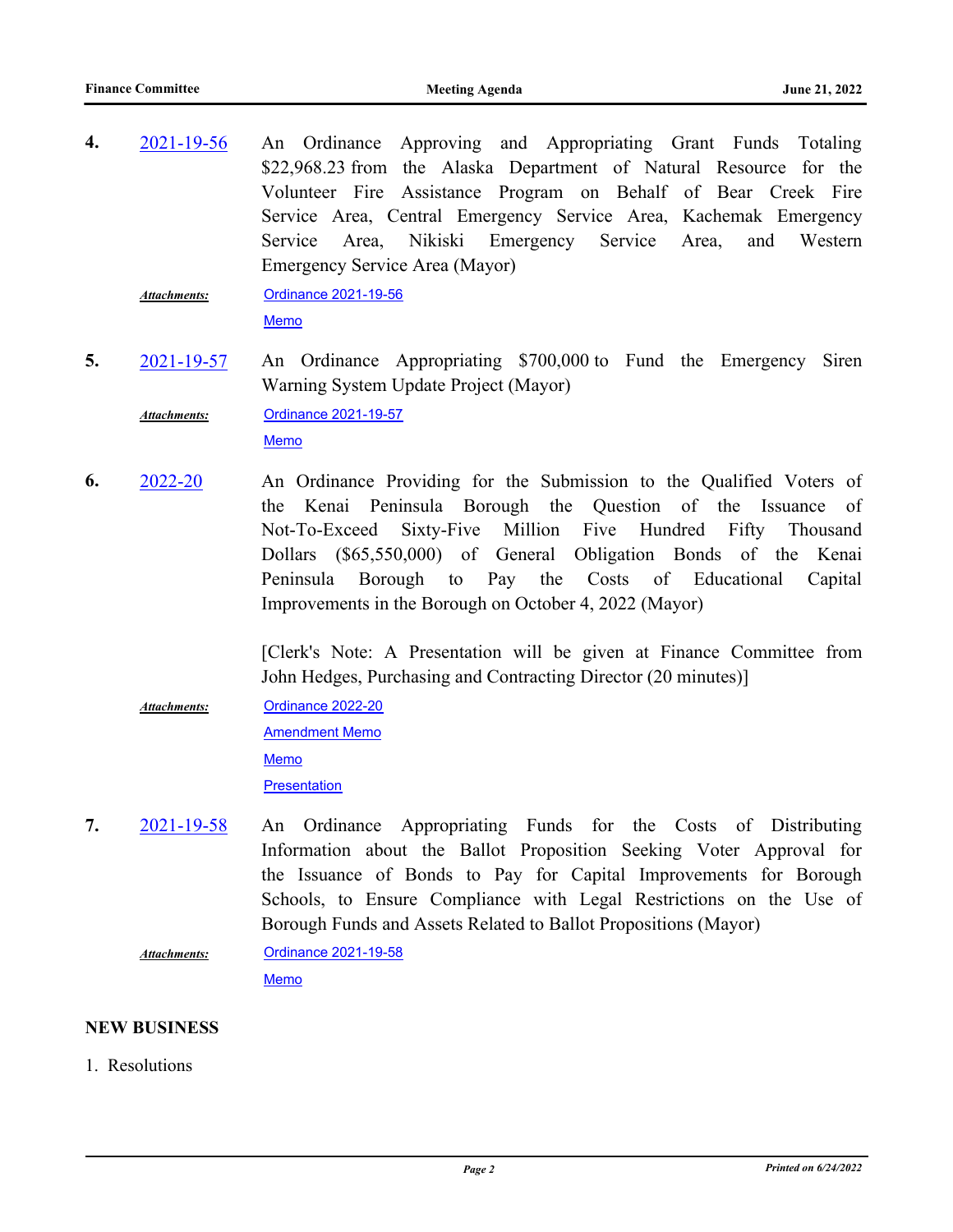- A Resolution Authorizing a Sole Source Contract for Summer and Winter Road Maintenance with Red Mountain, LLC, for South Region, Unit 9 (Mayor) **\*a.** [2022-040](http://kpb.legistar.com/gateway.aspx?m=l&id=/matter.aspx?key=25837) [Resolution 2022-040](http://kpb.legistar.com/gateway.aspx?M=F&ID=ec4b8ad2-9544-401f-8d48-154b1c47d19e.docx) [Memo](http://kpb.legistar.com/gateway.aspx?M=F&ID=9a1a422a-d482-4115-91bd-5cb9ae77f8e9.pdf) [Advisory Board Recommendations](http://kpb.legistar.com/gateway.aspx?M=F&ID=26ade848-b304-436d-b220-d78ef684eb09.pdf) *Attachments:*
- 2. Ordinances for Introduction
- An Ordinance Appropriating \$300,000 from the General Fund to Establish Temporary Firewise Slash Disposal Sites (Mayor) (Hearing on 07/05/22) **\*a.** [2022-19-01](http://kpb.legistar.com/gateway.aspx?m=l&id=/matter.aspx?key=25834)

[Ordinance 2022-19-01](http://kpb.legistar.com/gateway.aspx?M=F&ID=331a5b88-7027-4c53-870d-c188111a99b8.docx) [Memo](http://kpb.legistar.com/gateway.aspx?M=F&ID=e90b40f1-25d8-42a6-ab27-4fd1d7f36ad8.pdf) [Slash Site Locations Email](http://kpb.legistar.com/gateway.aspx?M=F&ID=a1774849-3e4a-4e23-938d-a4aedca87c4a.pdf) *Attachments:*

An Ordinance Providing for the Submission to the Qualified Voters of the Central Emergency Service Area in the Kenai Peninsula Borough at the Regular Election on October 4, 2022, the Question of the Issuance of Not-To-Exceed Sixteen Million Five Hundred Thousand Dollars (\$16,500,000) of General Obligation Bonds of the Central Emergency Service Area to Pay the Cost of Replacing Central Emergency Services Fire Station #1 in and for the Service Area (Mayor) (Hearing on 07/05/22) **\*b.** [2022-24](http://kpb.legistar.com/gateway.aspx?m=l&id=/matter.aspx?key=25841)

#### [Ordinance 2022-24](http://kpb.legistar.com/gateway.aspx?M=F&ID=d497e6aa-c14b-4d5a-8c08-5751faecdca4.docx) [Memo](http://kpb.legistar.com/gateway.aspx?M=F&ID=6a05e9c8-07cb-42cd-a5db-cf9e8662efa0.pdf) *Attachments:*

- An Ordinance Appropriating Funds for the Costs of Distributing Information about the Ballot Proposition Seeking Voter Approval for the Issuance of Bonds to Pay for the Central Emergency Service Area Fire Station #1 Project to Ensure Compliance with Legal Restrictions on the Use of Borough Funds and Assets Related to Ballot Propositions (Mayor) (Hearing on 07/05/22) **\*c.** [2022-19-02](http://kpb.legistar.com/gateway.aspx?m=l&id=/matter.aspx?key=25835)
	- [Ordinance 2022-19-02](http://kpb.legistar.com/gateway.aspx?M=F&ID=7bb29c05-2841-484f-a77a-9b7ea9202a4c.docx) [Memo](http://kpb.legistar.com/gateway.aspx?M=F&ID=f795ffe3-91a1-4923-a27f-997c8dc71710.pdf) *Attachments:*